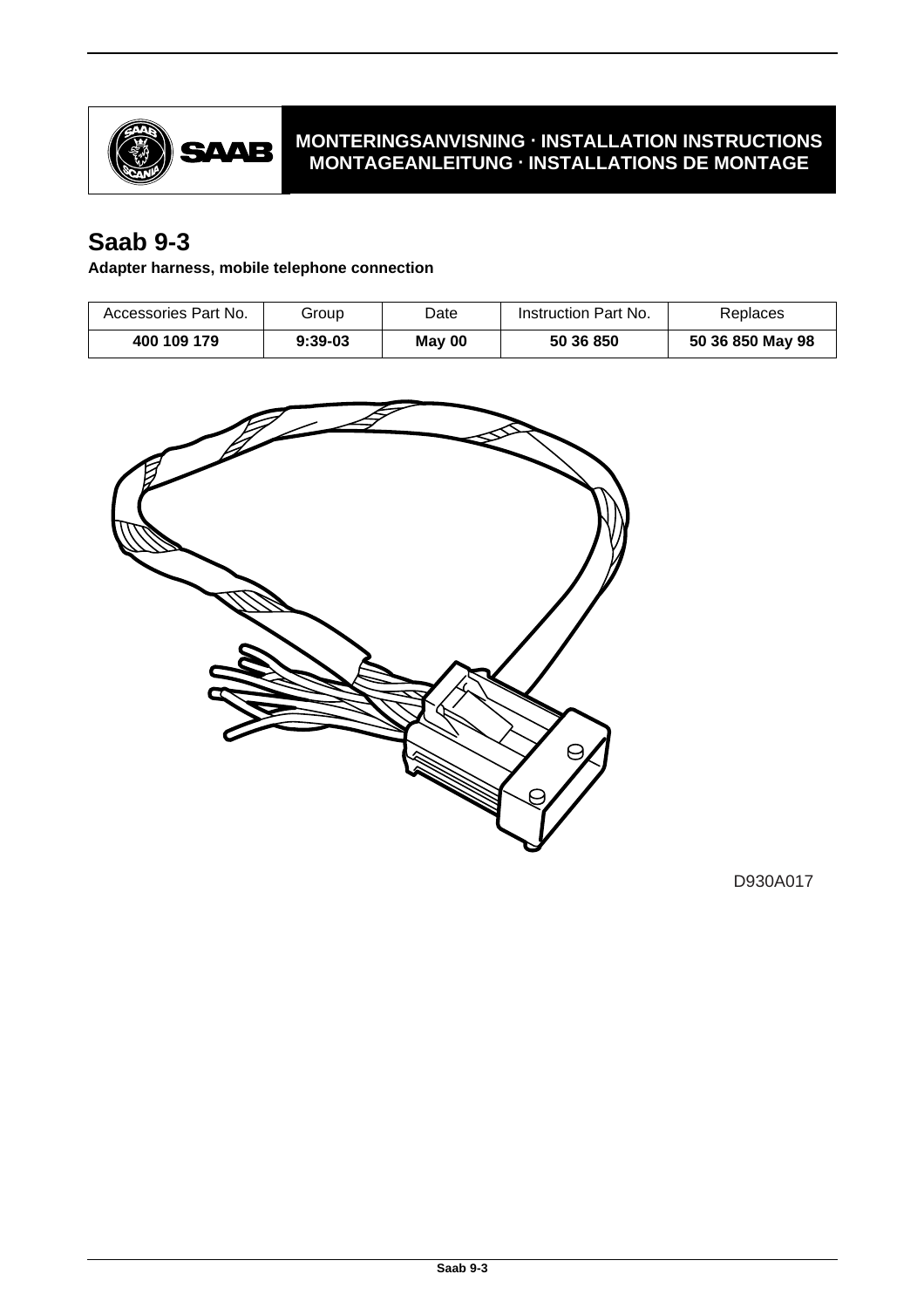

Saab 9-3 is prepared for installation of mobile telephone in two levels:

Telephone prepared (Tel 0) and Handsfree prepared (Tel 1). Adapter harness will function in both cases.

#### **Note**

(Applies only to Handsfree prepared model, Tel 1.) Before starting to work, check with the telephone manufacturer if the telephone uses high or low level for microphone output.

- 1 Remove the glove box.
- 2 Remove the side panel (on the passenger side).
- 3 Cut off the cable tie securing the 10-pin connector on the pre-wired telephone installation.
- 4 Connect the adapter harness to the 10-pin connector.
- 5 Remove the cover from the side panel and insert the adapter harness.
- 6 Fasten the connector with cable ties in the existing hole in the side panel so that it will not rattel.